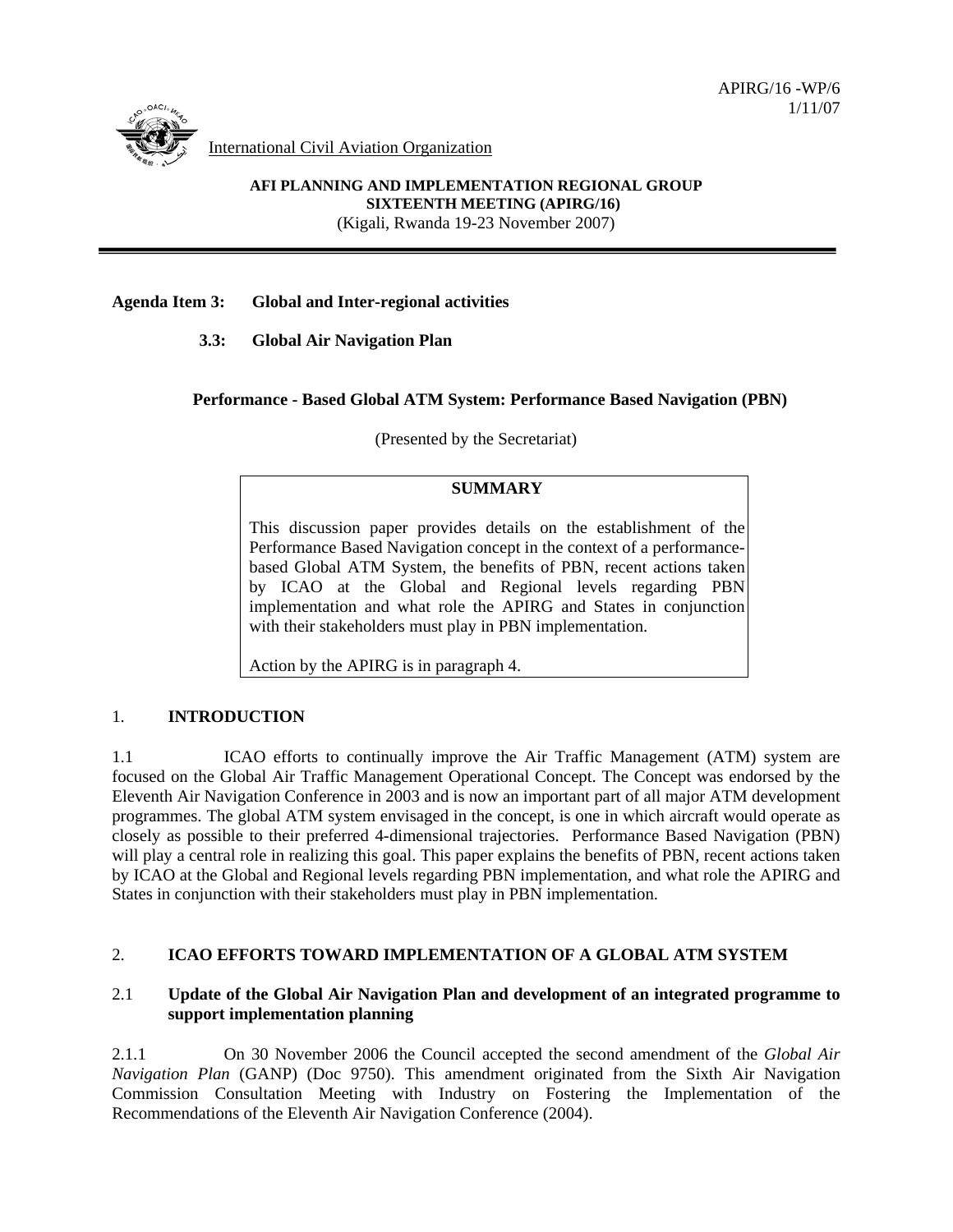2.1.2 The GANP now contains a set of twenty-three Global Plan Initiatives (GPIs) which stem from the industry roadmap and the Eleventh Air Navigation Conference. The GPIs therefore support the transition to the ATM system envisioned in the operational concept and are a logical progression of the evolutionary work already accomplished by the Planning and Implementation Regional Groups (PIRGs) and will integrate into the present planning framework.

2.1.3 The GANP will be supported by planning tools (e.g. software applications, planning documentation, web-based reporting forms and project management tools). As States and PIRGs consider ATM operational improvements to the regional air navigation infrastructures, it is intended that they will use the GPIs and associated common programme templates as the basis for establishing performance objectives and implementation timelines, as well as to develop a comprehensive schedule and programme of planning activities to achieve the work.

# 2.2 **Performance-based transition strategies**

2.2.1 Assembly Resolution A35-15 urged the Council to ensure that ICAO develop transition strategies necessary to support the implementation of a global ATM system (Appendix B, Resolving Clause 2). In support of this aspect of global planning, the Commission developed Part I of the *Manual on Global Performance of the Air Navigation System* (Doc 9883), entitled *Performance-Based Transition Guidelines.* This document is posted to the ICAO-NET, pending editorial finalization and translation.

2.2.2 An important objective of this document is to raise general awareness of the need to change the way in which the evolution of ATM is planned at national, regional and global levels and to support the GANP as a transition planning document. Planning choices increasingly need to be justified in advance by a thorough analysis of anticipated performance needs, expected benefits and achievement timelines. Such explicit management and planning of ATM performance will be needed to ensure that throughout the transition process the expectations of the ATM community are met.

# 2.3 **Performance objectives and ATM operational improvements**

2.3.1 Each ICAO Region is in the process of determining which ATM operational improvements it should pursue based on clearly established performance objectives, followed by development of work programmes. This will then be used to support the ICAO Air Navigation Integrated Programme and Headquarters Technical Officers will be assigned to support the regions in their various work programmes. The work programmes with timelines will also be used to track progress and report to ICAO governing bodies.

2.3.2 States and regions, in determining which ATM operational improvements to pursue, should use the *Performance Based Transition Guidelines*, the Global Air Navigation Plan and the Airspace Concept contained in the *Performance Based Navigation Manual* (Doc 9613) in draft on the ICAO-NET. The Airspace Concept as described in the PBN Manual supports performance based transition planning by providing guidance that will assist in determining airspace requirements, leading to logical ATM operational improvements. Because of its integral part in planning, ICAO is in the process of incorporating the Airspace Concept in the Global Plan.

# 3. **PERFORMANCE BASED NAVIGATION (PBN)**

3.1 Of all of the possible GPIs contained in the Global Air Navigation Plan, and the ATM operational improvements that may result from a performance based transition planning process, PBN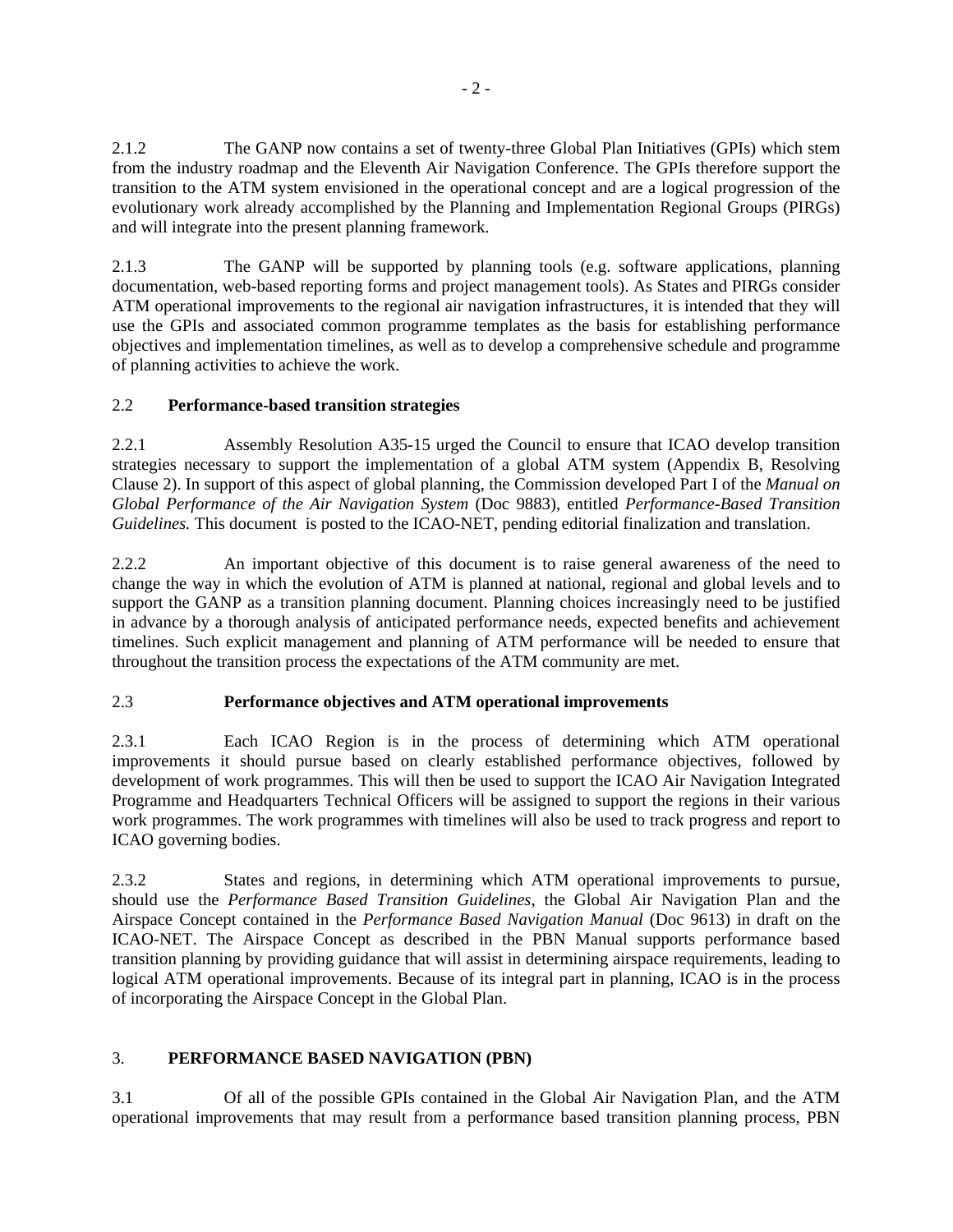offers the most immediate and tangible benefits. All regions are expected, if they have not already done so, to establish PBN implementation programmes with associated timelines

3.2 The recent 36<sup>th</sup> Session of the ICAO Assembly was advised of the worldwide growing importance of PBN in respect of aviation safety and efficiency and subsequently adopted Resolution A36-23, Performance based navigation global goals (see Attachment A). This resolution calls on States and Planning and Implementation Regional Groups (PIRGs) to develop PBN implementation plans by 2009. These plans are to ensure globally harmonized and coordinated implementation of PBN by 2016 for approach operations with vertical guidance (APV) and according to a set of established timelines and milestones, based on requirements, for terminal and enroute operations.

3.3 ICAO has already undertaken considerable activities in relation to PBN. The ICAO Required Navigation Performance Special Operational Requirements Study Group (RNPSORSG) addressed a divergence of implementation that resulted in a lack of harmonization between RNP applications and the significant confusion that had developed regarding concepts, terminology and definitions. As a result of the Study Group's work, ICAO developed the PBN concept. This concept includes two key "building block" elements: RNAV and RNP. PBN brings together, under one umbrella, a number of diverse RNAV and RNP applications encompassing all regimes of flight, from enroute to approach. PBN provides a framework of harmonized modern navigation operational approval requirements that make use of available navigation systems and aircraft capability. In addition to enhanced safety, PBN will provide significant benefits in terms of fuel savings, accessibility and flexibility in terminal areas and in addressing environmental problems (emissions and noise).

3.4 Out of the work of the RNPSORSG, the *Performance Based Navigation Manual*  (Doc 9613) was developed and State letter AN 11/45-07/22, *Guidance material for the issuance of performance based navigation (PBN) operational approvals,* was issued, in order to assist States in implementation and avoid proliferation of operational approval requirements. The appendix to the State Letter, which reflects Volume II of the new ICAO PBN Manual, contains detailed technical "Navigation Specifications" with standardized, harmonized airworthiness and operator requirements for a number of RNAV and RNP operations. These standardized Navigation Specifications draw from the extensive experience in technical requirements definition of States that have implemented PBN and also contain detailed recommendations for pilot and controller training. The standardization of these navigation specifications brings significant benefits to operators and air navigation service providers (ANSPs).

3.5 A key prerequisite for PBN implementation is that the State must comply with its obligations with regard to implementation of WGS-84, as all RNAV and RNP operations are conducted solely with reference to WGS-84 coordinate data. It should be noted that only about 47% of the States in the AFI Region have reported WGS-84 implementation in their AIP, although it is recognized that some additional States have partially implemented WGS-84.

3.6 The importance of PBN is widely recognized and regions are in various stages of implementation. In August of this year, the  $18<sup>th</sup>$  Meeting of the APANPIRG agreed on five conclusions in this regard. The most important and far-reaching of these was **Conclusion 18/52 – Establishment of a Regional Performance Based Navigation Task Force (PBN/TF)**. The meeting considered that implementation of PBN in the region would yield efficiency and safety benefits in the short term, but that for PBN to become widely implemented, considerable effort would need to be put into planning and identifying what airspace measures could be introduced and the level of air navigation service required. For these reasons a dedicated task force was established to develop a PBN implementation plan for the Asia/Pacific Region and to address related regional PBN implementation issues. GREPECAS has had such a task force for some time, and has already completed a PBN Roadmap for the CAR/SAM Region.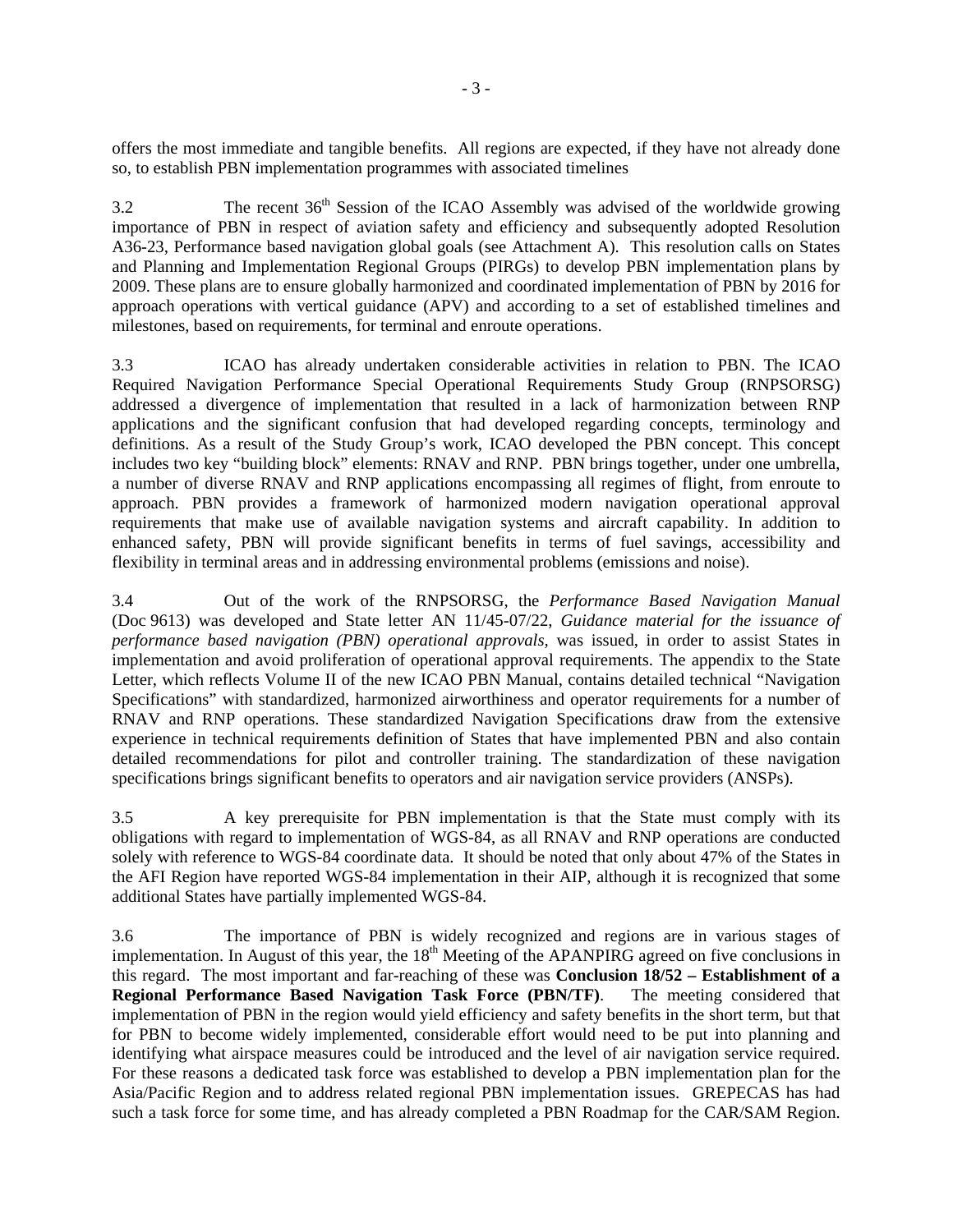The Mideast (MID) Region is also presently in the process of establishing a PBN taskforce. For the reasons above, it is recommended that this meeting of the APIRG also establish a PBN Task Force with terms of reference as stated at Appendix A to this working paper.

### **Draft Conclusion 16/xx – Establishment of a Regional Performance Based Navigation Task Force (PBN/TF):**

### **That, an Africa PBN Task Force, with terms of reference as outlined in Appendix A to the APIRG/16 Report on Agenda Item x.x, be established to develop a PBN implementation plan for the Africa Region and address related regional PBN implementation issues.**

3.7 In order to familiarize States and stakeholders with the PBN concept and explain how to implement PBN, ICAO has organized "Introduction to PBN" seminars in all ICAO regions. Two of these seminars have already been conducted in the Asia and Pacific Region this past September. . These seminars each had attendance in excess of 120. As of the drafting of this working paper a seminar was scheduled for the MID Region in November 2007. The next two PBN seminars are scheduled in the AFI Region, 15-18 January 2008 in Abuja, Nigeria and 22-25 January 2008 in Nairobi, Kenya. The target audience for these seminars is airspace planners, ANSPs, air operators, aerodrome operators, regulators, air traffic controllers and procedure designers, among others.

3.8 Assembly Resolution A36-23 calls for the States to develop a PBN implementation plan by 2009, geared towards achieving the global PBN implementation performance objectives. It is essential that the PBN implementation plan be developed in full cooperation and coordination with all stakeholders, including regulators, ANSPs, aerodrome operators, air operators and others, as appropriate.

3.9 Recognizing that the PBN concept is now established, that guidance material has been developed and distributed, that strong action on PBN implementation has been taken at the regional level with establishment of the PBN Task Force and that the States have had the opportunity to learn about PBN at the recent seminars, it is important that the States now act in accordance with Assembly Resolution A36-23 to ensure a globally harmonized and coordinated transition to PBN for international and domestic operations. The AFI Region is experiencing the highest aviation accident rate in the world. PBN, as part of the planned Performance-based Global ATM System, is the essential initial step in addressing this safety issue, as well as air traffic growth, by leveraging the navigation capabilities that exist in aircraft today to reap substantial benefits in terms of safety, capacity, access and the environment in the near-term. To this end, the 16th Meeting of the Africa Planning and Implementation Regional Group is urged to adopt the following Conclusions in support of accelerated PBN implementation:

### **Draft Conclusion 16/xx – Development of State PBN Implementation Plans:**

**That, the Regional Offices encourage States to begin development of their State PBN implementation plans in harmony with the development of the Africa Regional PBN implementation plan being coordinated by the AFI PBN Task Force for submission to APIRG/17 (2008).** 

**Draft Conclusion 16/xx – Designation of Contact Person for PBN Implementation:** 

**That, by 28 February 2008, States designate a focal contact person responsible for performance based navigation implementation and provide details of the contact**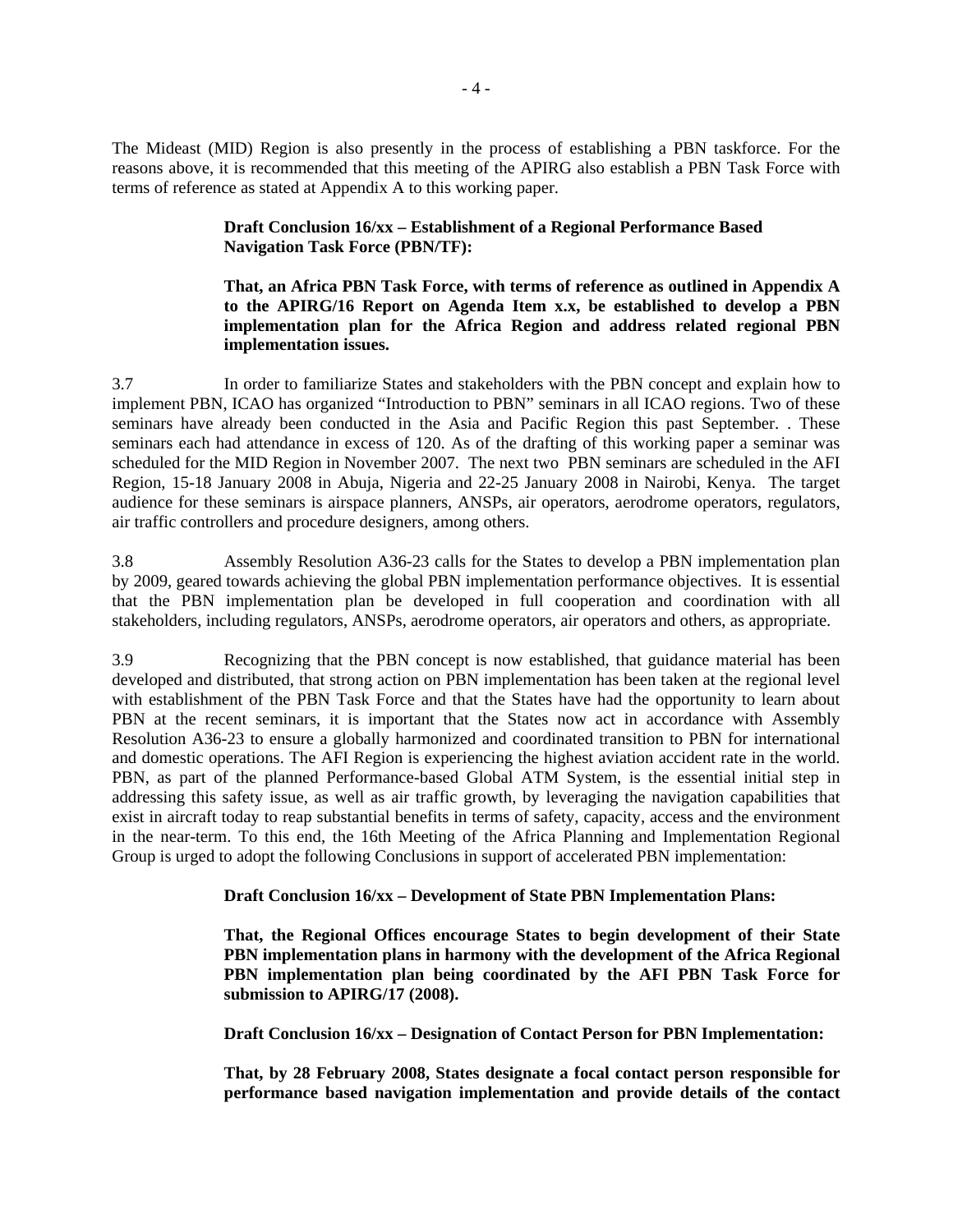# 4. **ACTION BY APIRG:**

The Meeting is invited to:

- a) note the information in this paper; and
- b) agree to the draft Conclusion 16/xx in paragraph 3.6 and draft Conclusions 16/xx and 16/xx in paragraph 3.9.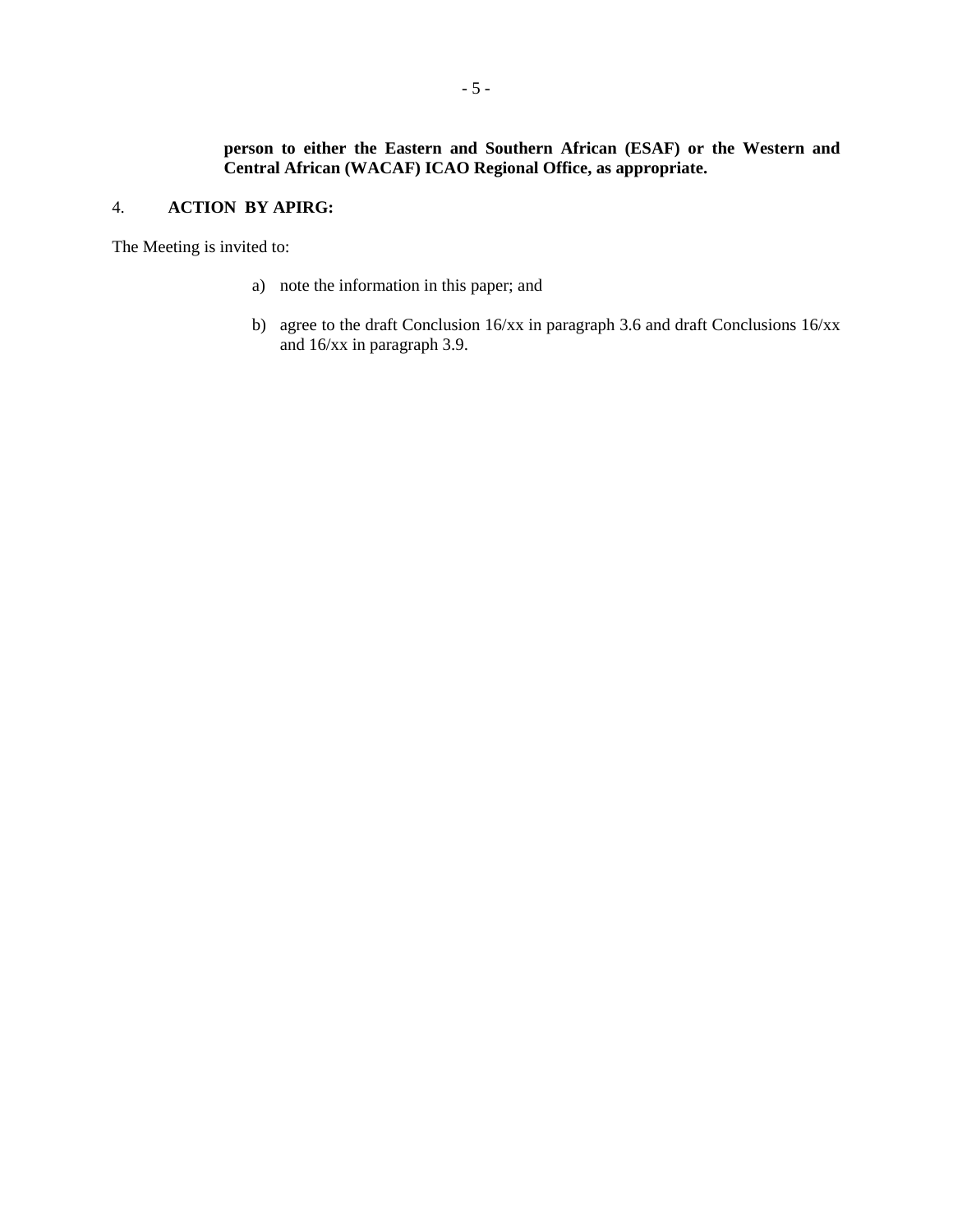## **Appendix A**

### **Africa Planning and Implementation Regional Group Performance Based Navigation (PBN) Task Force**

#### **Proposed Terms of Reference**

1) Develop as part of the goal of moving towards a performance-based Global ATM System, an African Regional PBN implementation plan, based on a gap analysis, in line with the ICAO PBN goals and milestones. This PBN implementation plan must be based on the following strategic objectives and guiding principles.

Strategic objectives:

- a) To ensure that the implementation of the navigation item of the CNS/ATM system is based on clearly established operational requirements;
- b) to avoid undue multiple equipment on the aircraft and/or multiple systems on ground;
- c) to avoid the need for multiple airworthiness and operational approvals for intraand inter-regional operations;
- d) to explain in detail the contents of the Regional Air Navigation Plan and of the Regional CNS/ATM Plan, describing potential navigation applications.

Guiding principles:

- a) pre- and post-implementation safety assessments will be conducted to ensure the application and maintenance of the established target levels of safety;
- b) continued application of conventional air navigation procedures during the transition period, to guarantee the operations by users that are not RNAV- and/or RNP-equipped;
- c) the first regional PBN implementation plan should address the short term (2008- 2012) and medium term (2013-2017); and
- d) target date for completion of the first regional PBN implementation plan is December 2008.
- e) input will be considered from all stakeholders in the PBN implementation process

2) Carry out specific studies, develop guidance material and facilitate training to assist States with RNAV/RNP implementation in the en-route, terminal, and approach flight phases, taking into account the performance based navigation (PBN) concept, according to the ICAO Strategic Objectives and Global Plan Initiatives (GPI) on this matter (GPI 5, 7, 10, 11, 12, 20, 21)

3) Identify other issues/action items arising from the work of the RNP SORSG or for consideration by the RNP SORSG in order to facilitate regional and global harmonization of existing applications as well as future implementation of Performance Based Navigation operations;

4) Review the States' PBN implementation documentation to ensure regional harmonization and for possible inclusion in ICAO-developed model documentation.

5) Address other regional PBN implementation issues as needed.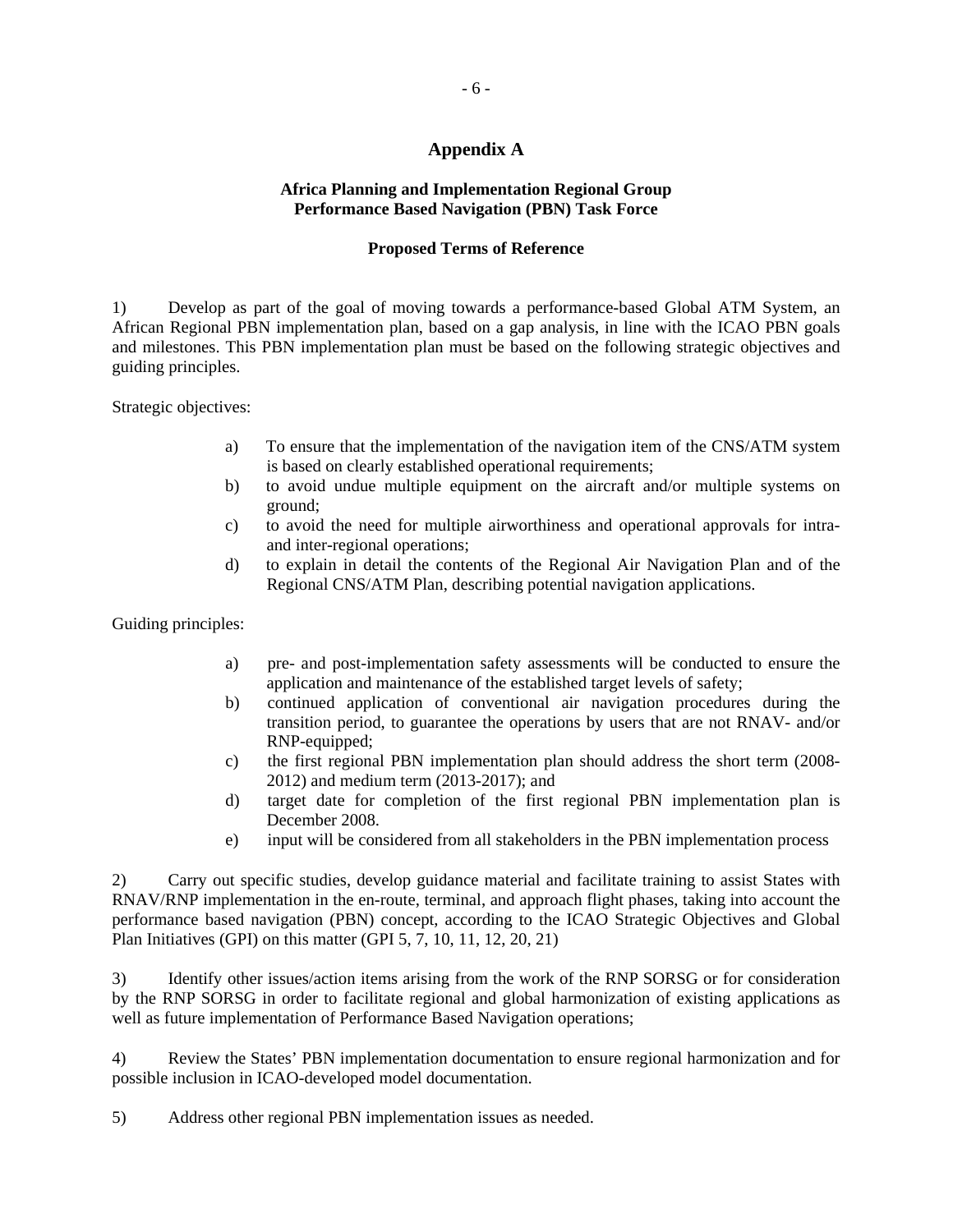6) The task force should report to the APIRG, through the ATS/AIS/SAR Sub-group and briefing to the CNS Sub-group.

 $-$  END  $-$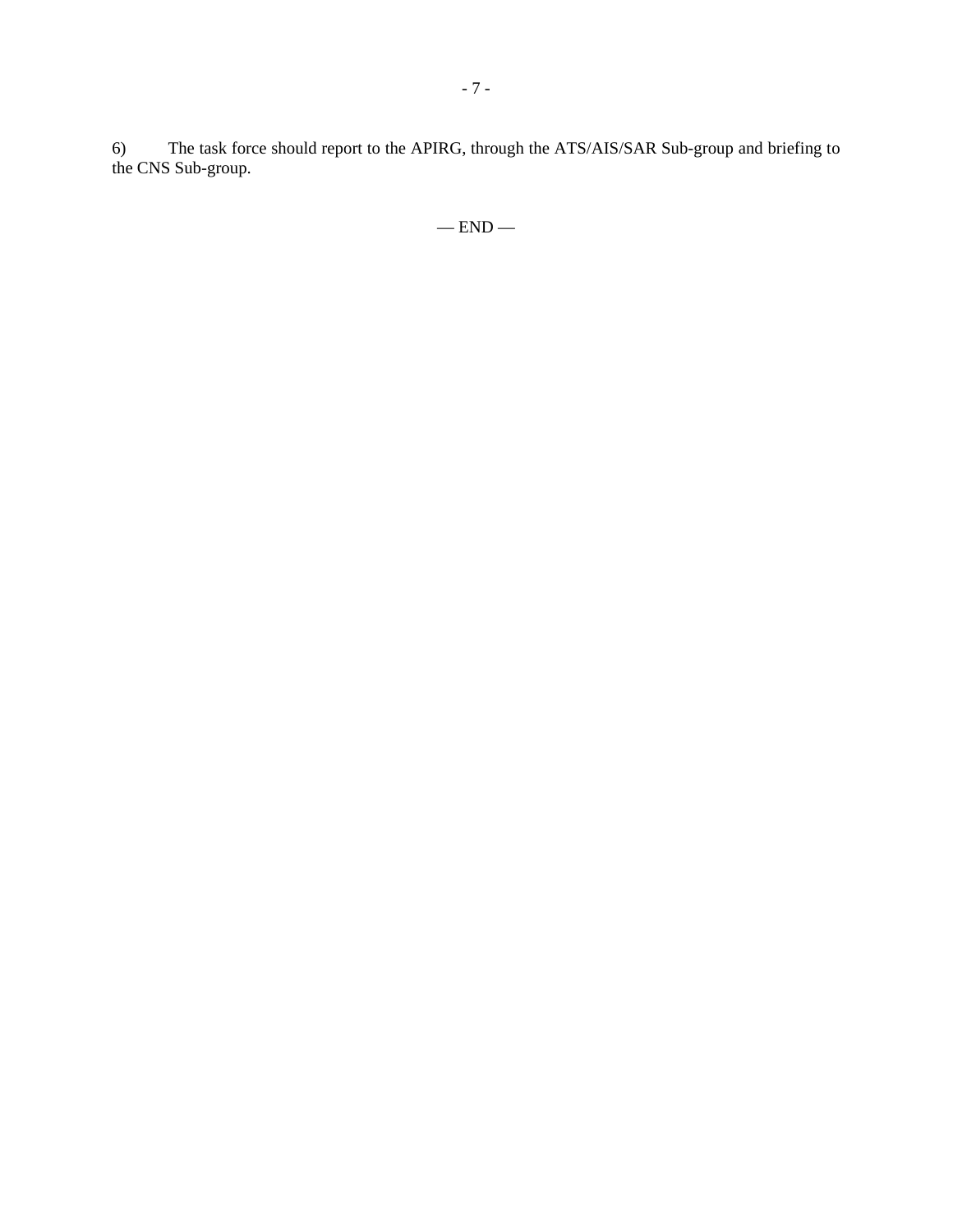#### **ATTACHMENT A**

#### **Assembly Resolution A36-23: Performance based navigation global goals**

*Whereas* a primary objective of ICAO is that of ensuring the safe and efficient performance of the global Air Navigation System;

*Whereas* the improvement of the performance of the Air Navigation System on a harmonized, worldwide basis requires the active collaboration of all stakeholders;

*Whereas* the Eleventh Air Navigation Conference recommended that ICAO, as a matter of urgency, address and progress the issues associated with the introduction of area navigation (RNAV) and required navigation performance (RNP);

*Whereas* the Eleventh Air Navigation Conference recommended that ICAO develop RNAV procedures supported by global navigation satellite system (GNSS) for fixed wing aircraft, providing high track and velocity-keeping accuracy to maintain separation through curves and enable flexible approach line-ups;

*Whereas* the Eleventh Air Navigation Conference recommended that ICAO develop RNAV procedures supported by GNSS for both fixed and rotary wing aircraft, enabling lower operating minima in obstacle rich or otherwise constrained environments;

*Whereas* Resolution A33-16 requested the Council to develop a programme to encourage States to implement approach procedures with vertical guidance (APV) utilizing such inputs as GNSS or distance measuring equipment (DME)/DME, in accordance with ICAO provisions;

*Recognizing* that implementation of approach with vertical guidance (APV) is still not widespread;

*Recognizing* that the Global Aviation Safety Plan has identified Global Safety Initiatives (GSIs) to concentrate on developing a safety strategy for the future that includes the effective use of technology to enhance safety, consistent adoption of industry best practices, alignment of global industry safety strategies and consistent regulatory oversight;

*Recognizing* that the Global Air Navigation Plan has identified Global Plan Initiatives (GPIs) to concentrate on the incorporation of advanced aircraft navigation capabilities into the air navigation system infrastructure, the optimization of the terminal control area through improved design and management techniques, the optimization of the terminal control area through implementation of RNP and RNAV SIDs and STARs and the optimization of terminal control area to provide for more fuel efficient aircraft operations through FMS-based arrival procedures; and

*Recognizing* that the continuing development of diverging navigation specifications would result in safety and efficiency impacts and penalties to States and industry;

#### *The Assembly*:

1. *Urges* all States to implement RNAV and RNP air traffic services (ATS) routes and approach procedures in accordance with the ICAO PBN concept laid down in the *Performance Based Navigation Manual* (Doc 9613);